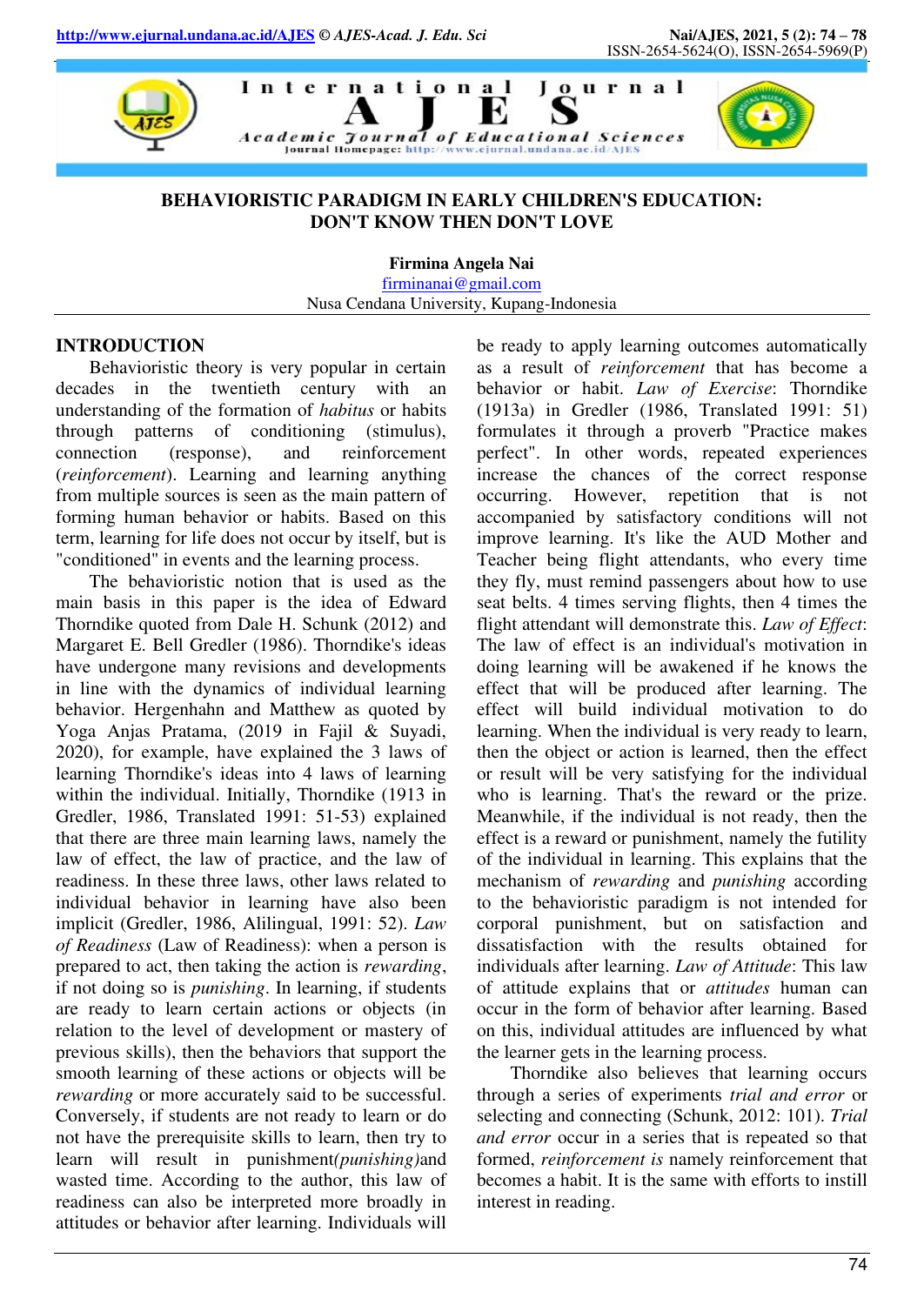The formation of habituation which is the main issue of behaviorist theory through the ideas of Thorndike (1913b), is contained in one of his contributions in the field of education, namely *principles of teaching*, as quoted by Schunk (2012: 77) that teachers must help students form good habits. Thorndike describes 5 learning principles that can be adopted in an effort to instill interest in reading as follows: (1) Form habits; (2) Do not let students form their own habits; (3) Be careful of forming habits that will later destroy; (4) Do not form two or more habits at the same time when the other cannot be done well; (5) When a habit is formed the teacher must ensure that the learner understands how the habit will be used.

 The description of the behavioristic paradigm above is deliberately used as an introduction to this paper because the limitation of Early Childhood in Indonesia according to Law Number 20 of 2003 concerning the National Education System stipulates that Early Childhood is in the age range from birth to kindergarten, namely 0-6 years. This will be used as the basis, although education or medical experts have provided a lot of evidence, that early childhood should be in the age range of 0- 8 years.

Based on the age range of 0-6 years, the behavioristic paradigm with the 5 principles above is very helpful for parents/teachers in dealing with the intellectual and social development of children from reading habits to their future.

## **WHY PARENTS AND EDUCATORS NEED TO KNOW THE BEHAVIORISTIC PARADIGM?**

Like the title of this article, I say, "I don't know, so I don't love," which departs from professional experience when referring to various sources that generally reject the behavioristic paradigm in the world of education. The refusal was justified, because the mechanism *reward* and *punishment* were deemed inhumane. If we together trace back, then we need to say that actually "it's not the mother's fault that she is pregnant" meaning, the behavioristic understanding is actually not wrong. The error lies in the interpretation in implementing it. *Rewarding* which is a gift from a behavior that is done properly and correctly, is interpreted literally as a gift in the form of candy or the like, which seems too naive for children. In fact, *rewarding is* according to Thorndike and the behaviorists only a concrete form. The intended reward is bigger and deeper than just candy, namely the satisfaction of success, which will then be imprinted forever in behavior. Likewise with *punishment,* which is

generally taken literally as corporal punishment. In fact, just like *rewarding, punishment* is a feeling of failure in the learner, because of the failure. In reality, these things are also rejected in the world of education, when *punishment,* among others, is also attempted with rattan and the slogan "There is gold at the end of the rattan".

Both those who still take sides and those who reject the behavioristic paradigm are not wrong, because it is a matter of perception and interpretation. Moreover, this paradigm emerged since the beginning of the establishment of education in Indonesia during the colonial period. Inlander, which is actually more dominated by the common people, is generally very left behind, especially in the education aspect. Corporal punishment became the main choice of Dutch officers in shaping the "behavior" of workers who then pushed into the school environment, at that time.

Thorndike's idea which is closely related to the principle of conditioning is primarily concerned with the formation of associations which is a fundamental type of learning. According to Thorndike, learning occurs through the formation of associations or connections between sensory experience, namely the perception of a stimulus or event and nerve impulses or responses that manifest in the form of behavior. Thorndike also believes that learning occurs through a series of experiments *trial and error* or selecting and connecting (Schunk, 2012: 101). This is done repeatedly until the formation of *reinforcement* or reinforcement of behavior automatically. It's like eating rice. Because every time you eat, rice is definitely served, so a strengthening is formed in the *minds* of Indonesians, that eating is rice. Not eating rice is the same as not eating.

Two paradigms that emerged later contradicted behaviorism, namely cognitive and constructive, which stem from humanistic philosophy. The main principle of learning according to the cognitive paradigm is that learning will be more successful if it is adjusted to the stage of cognitive development of students. Cognitivism believes that humans, especially early childhood (AUD), react to the environment through efforts to assimilate various information into their cognitive structures. In the process of assimilation, individual behavior is governed by the brain/cognitive structure. When accommodating the environment, cognitive structures are changed by the environment. Assimilation is achieved when individuals integrate new information into the information treasury they already have and replace it with new information.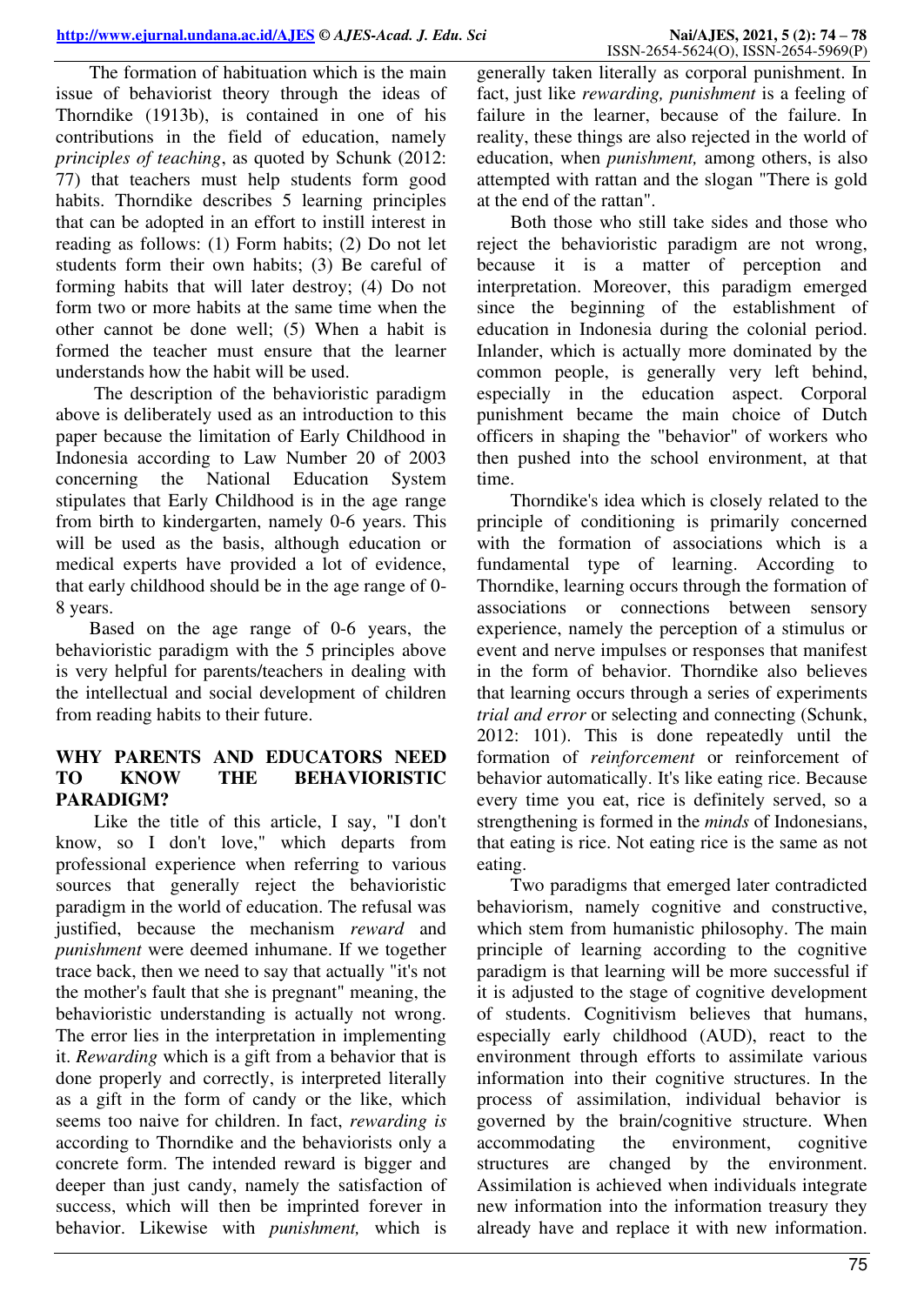Individuals organize the meaning of the new information into (*long-term memory long-term memory*). This organized long-term memory is defined as the cognitive structure. Example: A 4 year old child receives information from his parents about the term "rat walk". At the same time his cognition will recall information about the words "road" and "rat" stored in *long-term memory*. The process of assimilation, association, and disequilibrium the child runs simultaneously which then says*: "Wow ..! That means the old rats were big, right, Bun…?"*

Cognitive structure or the human brain contains billions of neurons that are connected to form a number of coding that contains aspects of the intellect that regulate or govern individual behavior. Each stage of development describes the contents of a typical cognitive structure according to the differences between stages as described below. There are 4 stages of development of human cognition according to Jean Piaget, a biologist who is more famous in the field of Developmental Psychology, especially the development of human cognition. The author will only discuss 2 stages according to the age range of Early Childhood, namely 0-7 years.

Sensory stage (*sensory motor*) Cognitive development of this stage occurs at the age of 0-2 years. The key word for cognitive development is the process of *decentration,* meaning that at this age babies cannot separate themselves from their environment. It is *centered* self. In this sensory stage, infants move from actions *instinctive reflex* at birth to the onset of symbolic thought. Infants construct an understanding of the world by coordinating sensory experiences with physical actions. At this stage, the child's thinking begins to involve sight, hearing, shifting and touch and taste. This means that children have the ability to perceive everything through their senses. In the world of developmental psychology, at this stage the child is like a sponge, which absorbs everything he sees and hears which then enters his subconscious world which is still wide open. Example: When the child begins to learn to walk because of censoring others can stand, run, and walk. He started to imitate it but failed. Let the process *trial and error* or fall and get up to do it yourself, so that all the neurons in his brain work diligently to think how to walk like adults. But what happened? Adults are so worried about exclamations, even shouts and expressions. Language *"don't do this"…"don't do that"…*This process fails, and children then grow up to be shy, timid, inferior, and so on. For Piaget, this period is very important for fostering the development of

thought as the basis for developing intelligence. Children's thinking is practical and in accordance with what they do. If a child has begun to have the ability to respond to adult verbal words, according to this theory, it is more habitual, not yet entering the stage of thinking. Like when the child starts making sounds*", ta ta ta"*mama mama.. Mother will immediately respond that the child has called her. In fact, the child is trying to hear his own voice. But because he heard the panicked voice of the mother who immediately wanted to "help" the child, a habit was formed in the child, in order to get "help", as soon as he woke up and there was only silence around him, he immediately cried loudly. As a result, children will grow up without independence.

Preoperational stage (*preoperational)*: This phase occurs in the age range of 2-7 years. At this stage, children begin to represent the world with words and pictures. These words and pictures indicate an increase in symbolic thinking and beyond the connection of sensory information and physical action. The way children think at this level is unsystematic, inconsistent, and illogical. It is characterized by the following characteristics: a) *Transudative reasoning,* namely a way of thinking that is neither inductive nor deductive but illogical; b) Unclear cause-and-effect relationships, namely the child recognizes illogical cause-and-effect relationships; c) *Animism,* which assumes that all things live like themselves. The child talks to the doll and everything around him, even speaks to himself; d) *Artificialism*, namely the belief that everything in the environment has a soul like humans; e) *Perceptually bound*, i.e. children judge something based on what they see or hear; f) *Mental experiment*, the child tries to do something to find answers to the problems he faces. For the boy, the new toy car he bought had been stripped down, wanting to know why it could run or vice versa, why it couldn't run as fast as his father's car. For girls, playing with mother's kitchen knife, because she saw mother very skillfully using those knives in slicing onions and vegetables or meat, cooking them and serving delicious dishes at the dinner table; g) *Centration*, namely the child focuses his attention on something that is most interesting and ignores other characteristics. The child is learning how to commit; and h) *Egocentrism*, namely the child sees the world in his environment according to his will. Because he saw adults doing something without asking other people for help, he also wanted to do the same thing, for example fetching water from the dispenser himself and apparently pressing the hot water button.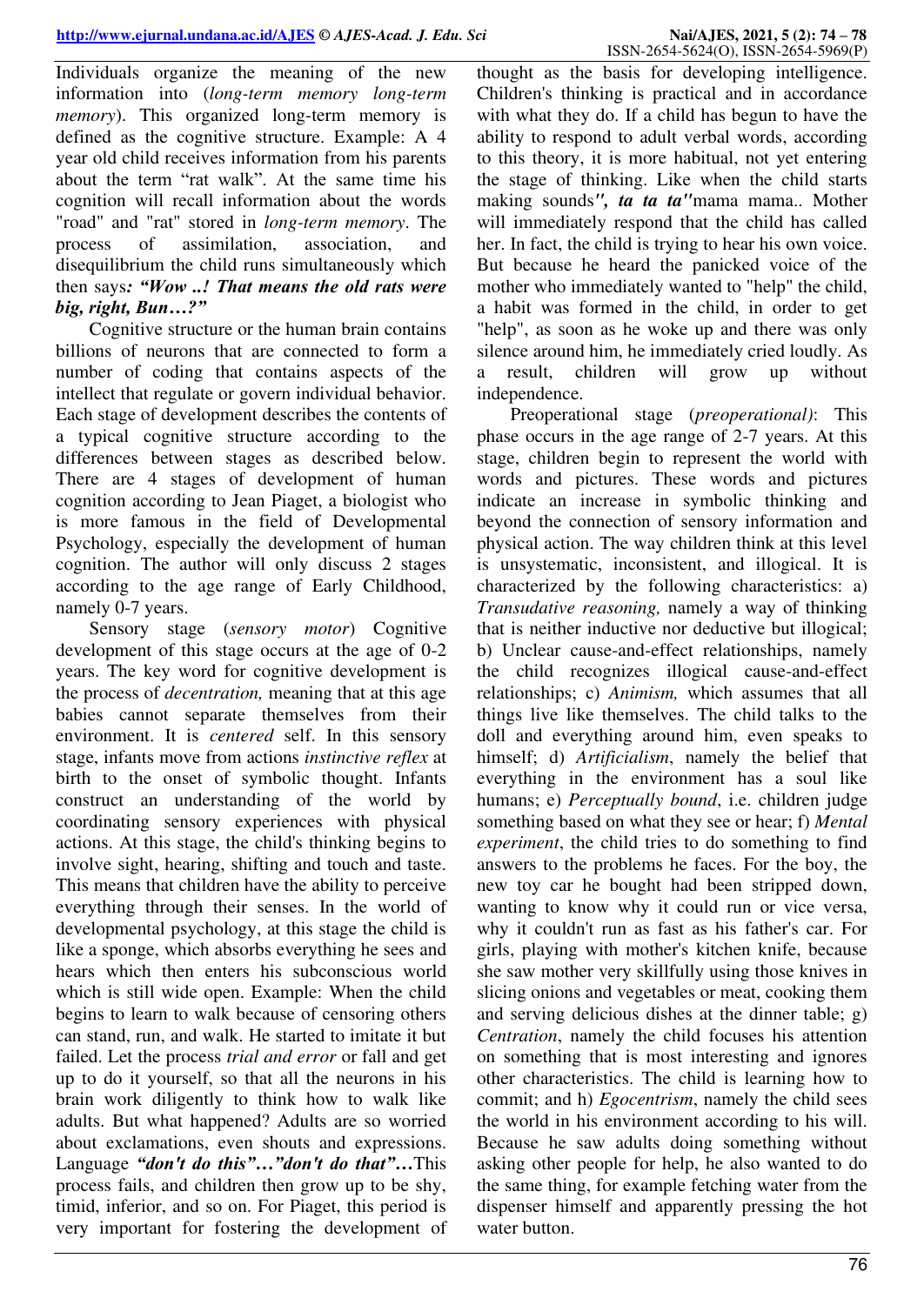The concept of learning according to constructivism theory is that new knowledge is constructed by students themselves based on previously acquired knowledge. The constructivism approach in learning is based on the fact that each individual has the ability to reconstruct the experience or knowledge he already has. Therefore, it can be said that constructivism learning is a learning technique that involves students to actively develop themselves by using existing knowledge. The illustration is as in the lyrics composed of the following tune of an old school song:

## **I heard, I forgot! I see, I remember! I work, I can! Take a long time to get used to it!**

From the views and lyrics of the song above, it can be concluded that learning that refers to constructivism learning theory focuses more on students' success in organizing their experiences. Not student compliance in reflection on what has been ordered and done by parents/teachers. However, what happened was that parents/teachers in Indonesia preferred to use shortcuts, immediately notifying them so that the problem would be resolved immediately. Of course, there are many factors that cause this to happen in the world of child care and education in Indonesia. One of them is the phenomenon of career women. All women, including housewives in Indonesia, have a very high prestige when mentioning their name and type of work. Economically, this is very beneficial for the family, but there are things that are neglected, namely the development and development of various things that underlie children's growth and development. This phenomenon gave birth to the shortcut mechanism above, namely the pattern of organizing thoughts into experiences that should occur naturally in the realm of child cognition, but because the mother did not have much time to develop the pattern, the mother immediately informed her. The ideal and very important construction pattern, which should grow because of the child's success in organizing his own thoughts into a very valuable experience, becomes a mere imitation or obedience to what is shown or told directly by parents.

Based on the brief description above, the author rests on the basic assumption and personal belief that learning will occur optimally if the learning procedure lays the foundations for quality learning to motivate learning within the child/student. For this purpose, the authors examine the conceptions of

behavioristic, cognitive, and constructivist learning and learning and how these theories and epistemology lay the foundations of learning so that learning occurs in children/students. If the notions of learning and learning appear diachronically as a result of the pros and cons between facts, principles, concepts, and learning procedures, the author simply tries to look back at them. The understanding of learning and learning which is the prima donna and is being discussed at this time is the notion of constructivism and cognitivism. In retrospect, the author assumes that constructing knowledge itself is a *content material* learning and learning the constructivism paradigm will only occur if there is habituation which then turns into a habit of constructing knowledge within the child/student. The habit of constructing knowledge is supported by preliminary habits, namely the fulfillment of human needs to process information in the domain of mana or *mind*. The human desire to fulfill and satisfy curiosity about everything that has been, is, and will happen will not grow automatically in their *mind* human if it is not based on the habits of wanting to know and find out. A number of facts, concepts, principles, scientific procedures can be stored properly in the cognition of the learner and can be recalled perfectly when needed by the learner, will only occur optimally if there is habituation in the learner, as proposed by behaviorists. If parents and teachers want their children to have the habit of reading, then give repeated imitations of reading, so that they become a model for the growth of interest in reading in the child. The child is given an assignment by the teacher to read a text on a certain page in the Resource Book or Teaching Materials. At the same time, the Master also read intently the text. However, what happened was that the teacher did not read, so the text was not discussed in detail, but only based on a cursory reading made by the teacher, even only based on students' understanding. The same thing should be done by parents at home. When the concentration of parents is only focused on the content of the news on their *mobile* phone, then don't be angry, if the child is only focused on *Tik Tok* or *Games* on his *cellphone*. The process of imitation of reading interest that is carried out repeatedly will become an *improvement* in the child to also hack himself into a love of reading.

#### **CONCLUSION**

Mardigu Wowiek (2021) one of *YouTubers* the very famous in providing insight on various issues of political, economic, and political Indonesia, even the economic strategies of America and China